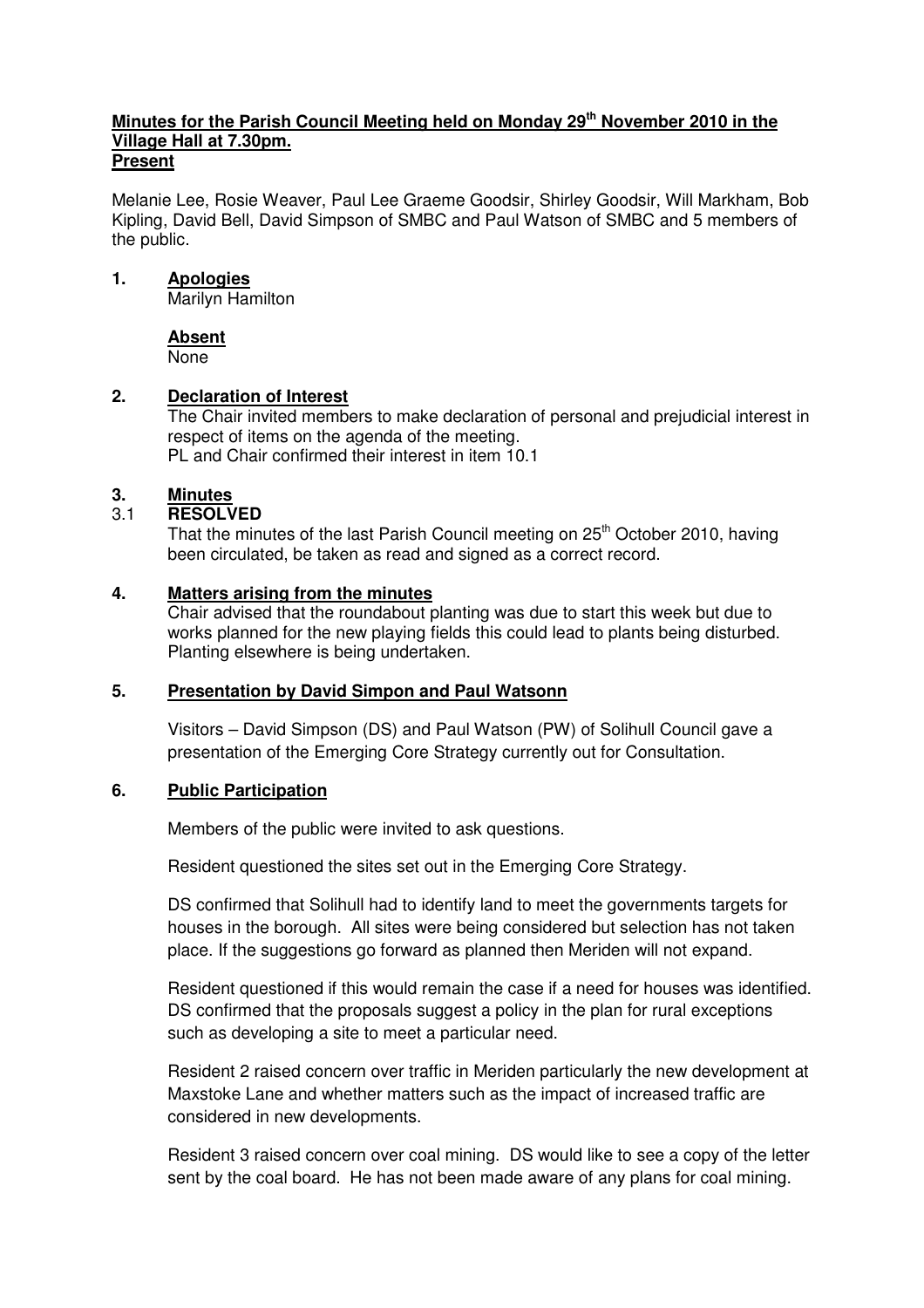Concerns were also raised regarding HS2.

 DS was asked if the consultation could be extended in light of the Localism Bill. DS advised that it was not likely to be extended but there may be a second consultation.

# DS and PW left

Resident asked about footpath from Maxstoke Lane to Birmingham Road. Clerk to investigate the container blocking the path.

Public participation closed.

# 7. **Correspondence and Communication**

7.1 The One Show – We have received two copies of DVD of The One Show on 21 $^{\rm st}$ September 2010 featuring Meriden . The Clerk is passing a copy to the Library so that it may be taken out for loan.

7.2 Letter from Wright Hassall Solicitors. This letter is the Client care letter setting out the conditions of business. This needs to be signed agreeing to the fee rates and terms.

# **RESOLVED**

That the letter of engagement is signed on behalf of the Parish Council.

7.3 SMBC – Letter requesting identification of flood risk areas within Parish. SMBC are updating their records and would like Parish Councils to be involved in assisting them in identifying flood risk areas.

IR to be provided with a copy of the letter and be consulted on response to SMBC.

7.4 Severn Trent Water –Allotments 3 Leys Lane. The last bill was an estimate and this is the updated bill for the period 2009/2010

7.5 E-On – review of Contract for electricity – playing fields. The contract for the supply of electricity is due to expire. The current contract expires 13 Feb 2011. Agreed that the contract is renewed as the children require electricity for football matches.

7.6 Campaign to Protect Rural England – CPRE membership. The current membership is due to expire. The cost is £29.00.

# **RESOLVED**

That the membership is renewed.

## **8. Receive Reports**

8.1 Committee Member for Village Hall Management Committee - Meeting scheduled for **Wednesdav** 

8.2 School Governor from Parish Council - deputy head has retired. Job is now being shared by two staff. School Christmas Fayre Friday 2<sup>nd</sup> December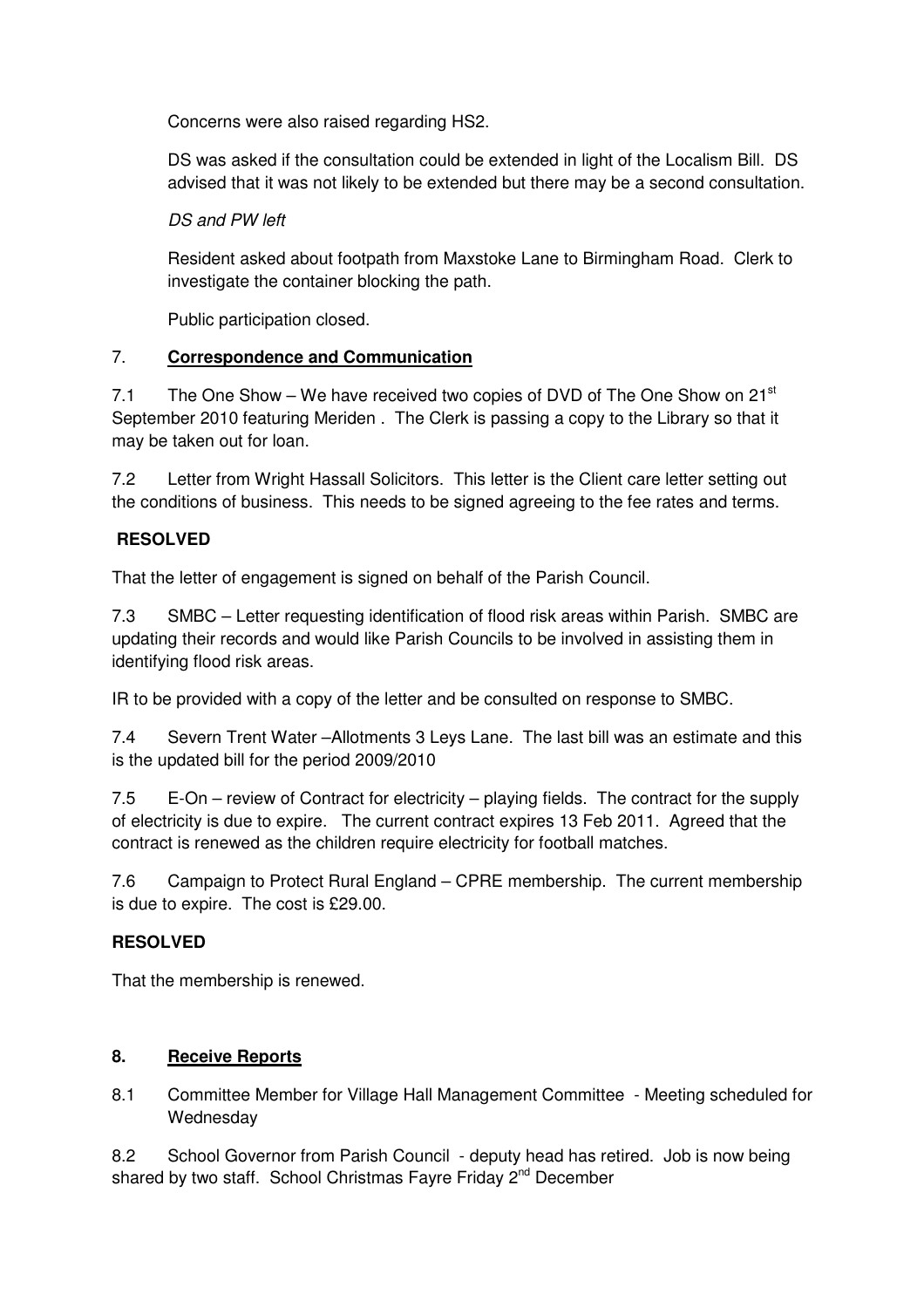- 8.3 Committee Member for War Memorial no report
- 8.4 Pool Clerk has meeting with drainage engineers Tuesday 30 November at 1pm
- 8.5 Allotment Representative no report
- 8.6 Footpaths/Forum no report
- 8.7 Meriden Sands Working Group no report
- 8.8 Conservation Committee RW unable to attend last meeting due to illness

8.9 Local Strategic Partnership – Rural Forum attended by Clerk, PL and Chair. Presentation about Emerging Core strategy.

- 8.10 Police Rural Assembly WM attended, police are requesting residents to report scrap vans in area. Also programme to increase awareness of cyber bullying and reporting. WM working with Police to hold presentations at local schools
- 8.11 Solihull Area Committee Meeting Nov  $18<sup>th</sup>$ . There was a good turn out and Dave Simpson also gave a presentation.
- 8.12 Tree Wardens no report
- 8.13 Parish Plan meeting scheduled this week
- 8.14 Community Surgery This was attended by the Clerk and two officers from the Police and Bruce Brant of Solihul Council. Unfortunately, there was no public attendance. Dates for next year's surgeries have been agreed to run as before being the second Monday of the month.
- 8.15 Joint Councillor Surgery RW had a site visit with resident from Strawberry Fields.
- 8.16 Community Speed Watch last session cancelled due to illness. PL advised that there is a shortage of volunteers
- 8.17 Fusion Football Sessions Wednesday evenings progressing well. We require electricity as youngsters cannot see where they are going.
- 8.18 Paul Jayes Football Academy Meriden Rovers Saturday Mornings First friendly played – good turnout.

### **9. Village Matters**

9.1 **Community Centre – Alspath Road –** Update – The dome hawk has been successful. Following its placement, the youths appear to have moved on. Police are making regular visits.

9.2 **Pool -** Update – Bruce Brant is assisting the Clerk and a meeting is scheduled for tomorrow at 1pm.

9.3 **Parking on The Green** - The posts have now been erected although there is an issue with them and we shall be taking this up with Solihull Council. It was also noted that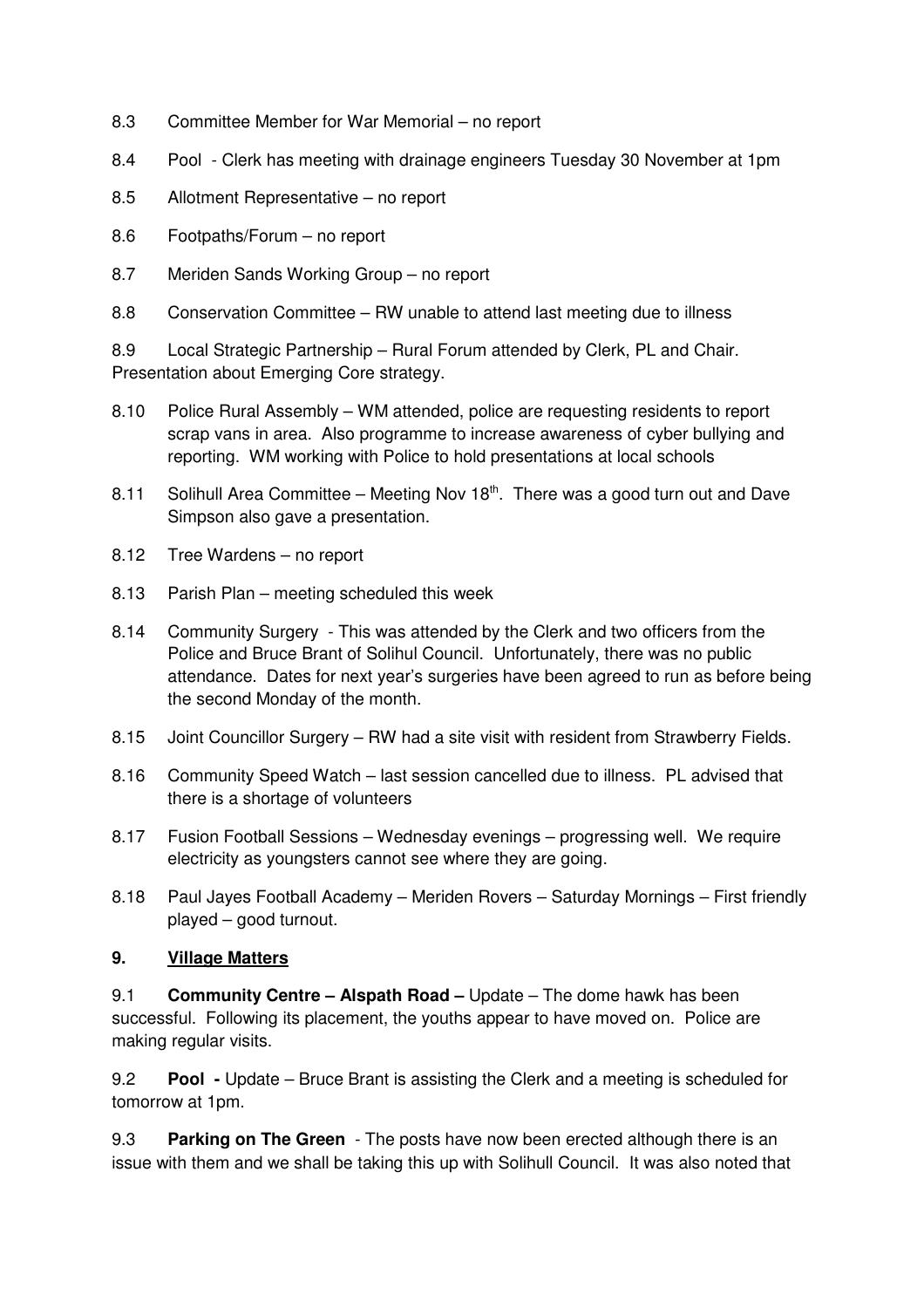cars are still driving on the Green which was evident during the recent bad weather. Tyre marks could be seen in the snow.

9.4 **Maxstoke Lane/Hampton Lane development –** A meeting was attended with SMBC and DWH. DWH wish to change the heating installation from under floor heating to radiators as they advise that the original design was flawed and cannot be warranted. SMBC are taking advice from DTZ. Some graffiti appeared on the hoarding which has been removed. RW produced the revised allocations policy for approval. As for management arrangements, this meeting had to be rearranged due to illness and is due to take place on 7<sup>th</sup> December 2010.

# **RESOLVED**

That the allocations policy is approved.

9.5 **Road Hump and new zebra crossing in Meriden** –Chair provided update of further meeting with Paul Tovey. We have informed Paul Tovey that we are not happy with the location of the pedestrian crossing.

9.6 **Eaves Green Lane** – Date for Public Inquiry set for 22<sup>nd</sup> March 2010.

9.7 **Public Conveniences –** Demolition quotes obtained. We have now obtained three quotes for the demolition of the toilets.

A report has been prepared. RW to discuss the matter with SMBC.

# **RESOLVED**

To be placed on agenda for next meeting.

9.8 **Roundabout** –see item 4 above. The crocus bulbs have been planted on the communal garden area to the rear of 40 Alspath Road and the grass verge next to Maxstoke Lane along Fillongley Road.

9.9 **Millisons Wood** – Bluebell trail- Funding. The application form has been submitted to the lottery as the closing date was  $24<sup>th</sup>$  November 2010.

# **RESOLVED**

Agreed that the Parish may proceed with this application.

9.10 **Community Volunteers– Environment Champion** - Community centre/Scout Hut. A meeting took place with Bruce Brant and Trish Willets to the Scout Hut on Wednesday  $17<sup>th</sup>$ November and this was a building desperately in need of work. Trish wanted to make this as one of her projects if not now definitely for the future. They have undertaken similar projects successfully and Trish is very keen to get involved with making the Scout Hut better. She will arrange a meeting with the leader and update us.

9.11 **Changing Rooms – Playing Fields –** Electrical testing needs to be carried out before electricity maybe switched on. Three quotes have been obtained for carrying out the electrical testing.

## **RESOLVED**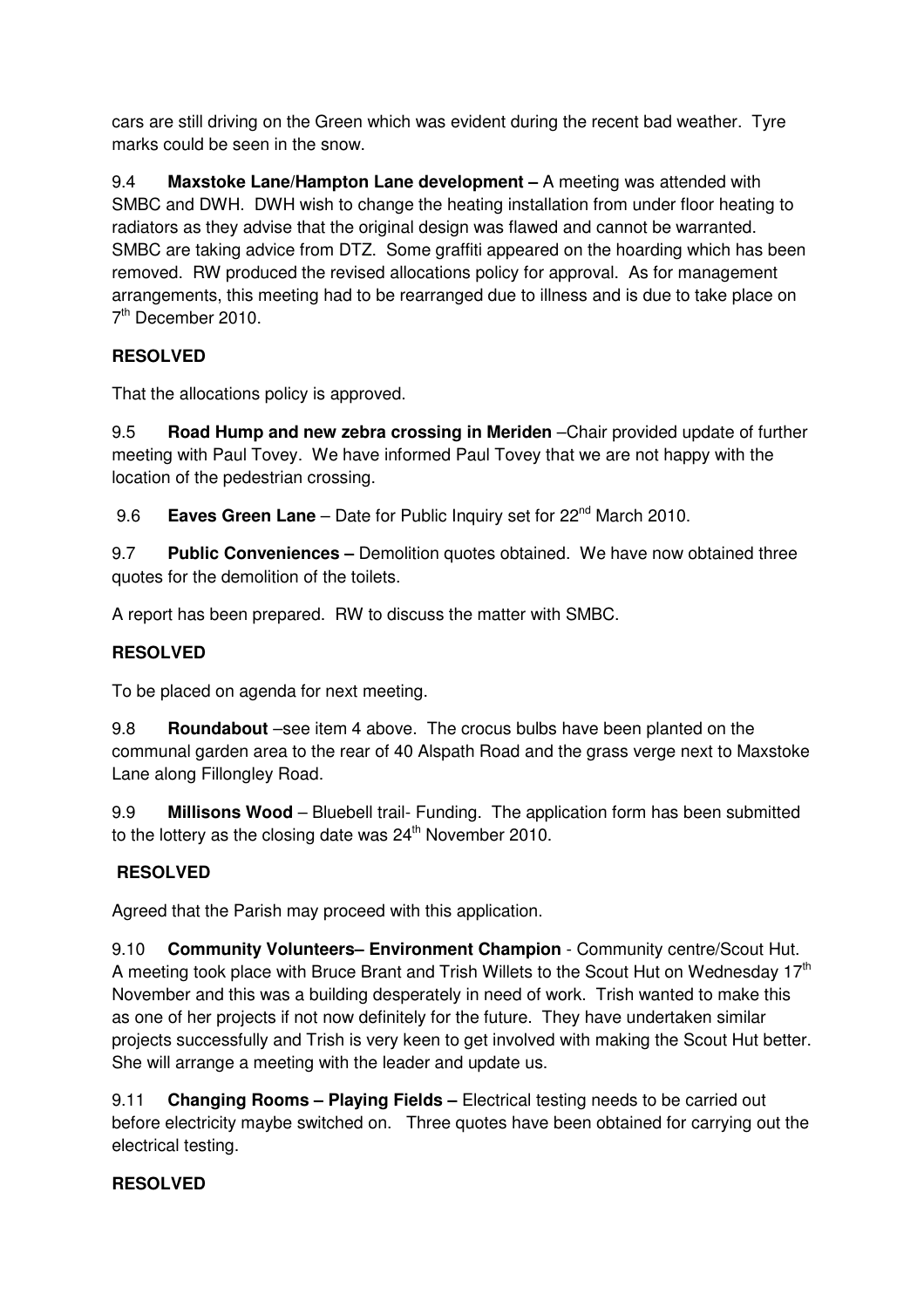That the Clerk instructs Peter Kennedy to undertake the work.

## 9.12 **Standards Committee – Self Assessment and Publishing Costs Consultations**

To be considered by Councillors for next meeting.

9.13 **Solihull partnership Forum –** Meriden Village Hall – Wednesday 17<sup>th</sup> November -This was attended by the Clerk and Mel and Paul Lee. It was well attended and was informative of future plans in Solihull.

9.14 **Strawberry Fields –** RW and Clerk attended 45 Strawberry Fields following an inquiry by a resident regarding a planning issue. RW outlined the background to the matter. David Bell is making representation at the Planning Committee.

## 9.15 **HS2 Exhibition**

An exhibition is being held setting out the arguments for and against the High Speed Rail Link. This will take place at the Village Hall on 15<sup>th</sup> January 2011. The cost is £60.00 for hire of the Village Hall from 10am till 4pm.

# **RESOLVED**

Meriden Parish Council will fund the hire of the Village Hall.

# 9.16 **Finance Training - Clerk**

Clerk would like to attend Finance training with AdvantEdge to understand the software an enable the clerk to use it.

# **RESOLVED**

The training is undertaken.

- 9.17 **Solihull Transport Users Forum** Agreed that we should log all transport issues.
- 9.18 **Sustainable Communities Act**  Clerk to provide a link to the Act
- 9.19 **Remembrance Service –** Donation

This was well attended and Bob Kipling and Graeme Goodsir attended on behalf of the Parish Council.

## **RESOLVED**

Donation to British Legion in the sum of £50.00 approved

9.20 **Training Courses –** RW and Clerk wish to attend training course on 11<sup>th</sup> Dec and clerk would like to attend financial clinic in January 2011.

## **RESOLVED**

That payment for the training courses is approved.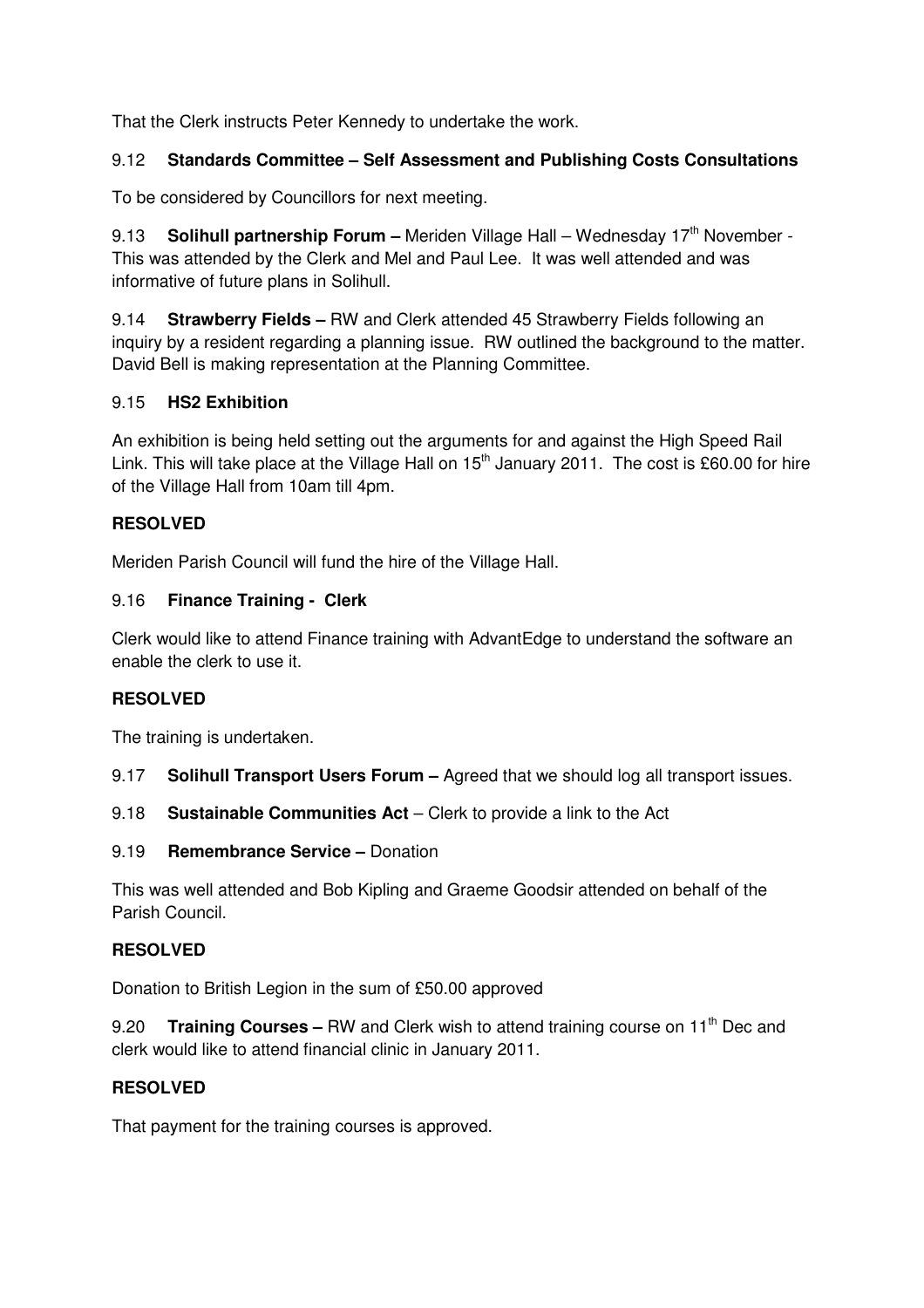9.21 **Local Transport Consultation –** Consultation on the draft strategy for the West Midlands Area – two public exhibitions Chelmsley Wood shopping centre Sat  $4<sup>th</sup>$  Dec – Solihull Town Centre – High Street– St Alphege church end – Sat  $11<sup>th</sup>$  December.

9.22 **Financial Report –** Clerk will provide this at the next meeting.

 9.23 **Parish Council Meeting –** December - This is scheduled for a Wednesday. According to our Standing Orders we must hold meetings on the fourth Monday of each month unless agreed otherwise. We require formal agreement for December's meeting.

# **RESOLVED**

That the next meeting is held on Wednesday 15<sup>th</sup> December.

## **10. Planning Matters**

10.1 **2010/1502 – Workshop opposite, The Cottage, Eaves Green Lane, Meriden-**Temporary location of a portacabin to use as site office

**Comments:-** Object based on Green Belt as identified by Solihull Council. We support Solihull's report in relation to hedging, trees and wildlife.

10.2 **2010/1708 – 37 Meriden Park Homes, Main Road, Meriden –** Felling of one Holly Tree covered by TPO

Comments:- Object on the basis that a) the person making the request is not the owner of the tree (b) Tree has a TPO (c) Greenbelt area (d) Changes character and view of location

10.3 **2010/1780 – 9 Thebes Close, Millisons Wood, Coventry –** Conversion of existing Integral garage into study

**Comments:-** No objection

10.4 **2010/1787 - Fordes Hairdressers, The Green, Meriden –** Change of Use of first floor office space to residential flat

**Comments:-** No objection subject to parking only being at the rear of the property and that parking restrictions are observed

## 10.5 **2010/1826 – Manor Hotel, 127 Main Road, Meriden –** Fell 1 No. Ash Tree

**Comments:-** Tree has TPO and we would like to see the Tree Officer's report before we make a decision

## **11. Accounts**

## **RESOLVED**

That the above accounts are approved for payment.